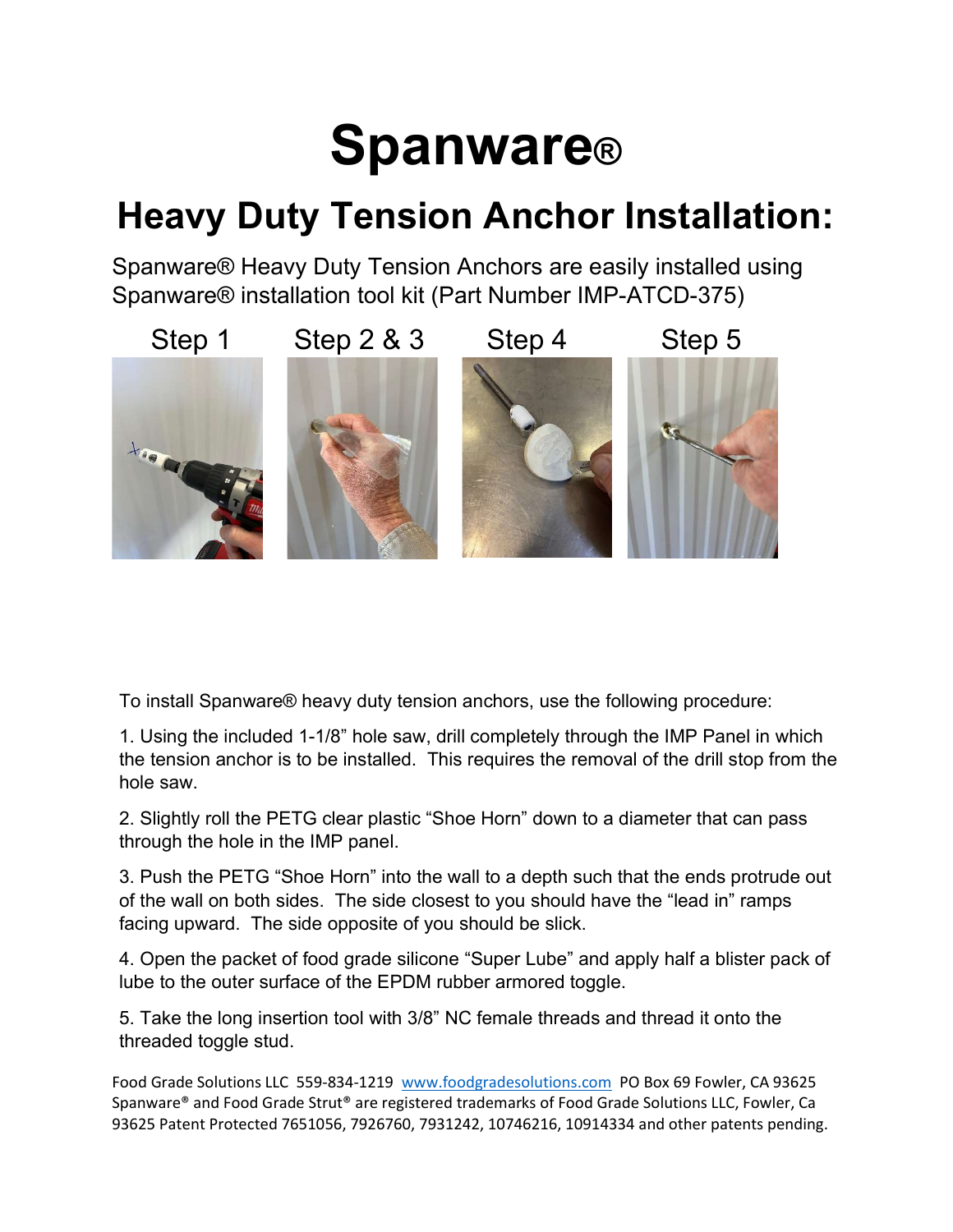# **Spanware®**

### Heavy Duty Tension Anchor Installation:

(Continued – Page 2)

Step 6 Step 7 Step 8 Step 9a



6. Collapse the armored toggle into the shape of a small "taco", and insert it into the PETG "Shoe Horn" in the wall.

7. Shove the armored toggle through the wall until it exits the wall on the opposite side, and the toggle deploys to its original shape.

8. Remove the "Shoe Horn" and save it for the next installation. "Shoe Horn" installation guides should be able to install approximately 2 to 4 tension anchors each.

9. Slide the wall sleeve (including black foam insulator for wall thicknesses 4", 5" & 6") over the insertion tool's handle and push into the wall with the smooth side first, and the barbed, castellated end last. Push into wall until the castellated barbs just "snap past" the panels metal laminated surface that is closest to you. Use a standard screwdriver to finishing seating the wall sleeve into wall.

Food Grade Solutions LLC 559-834-1219 www.foodgradesolutions.com PO Box 69 Fowler, CA 93625 Spanware® and Food Grade Strut® are registered trademarks of Food Grade Solutions LLC, Fowler, Ca 93625 Patent Protected 7651056, 7926760, 7931242, 10746216, 10914334 and other patents pending.